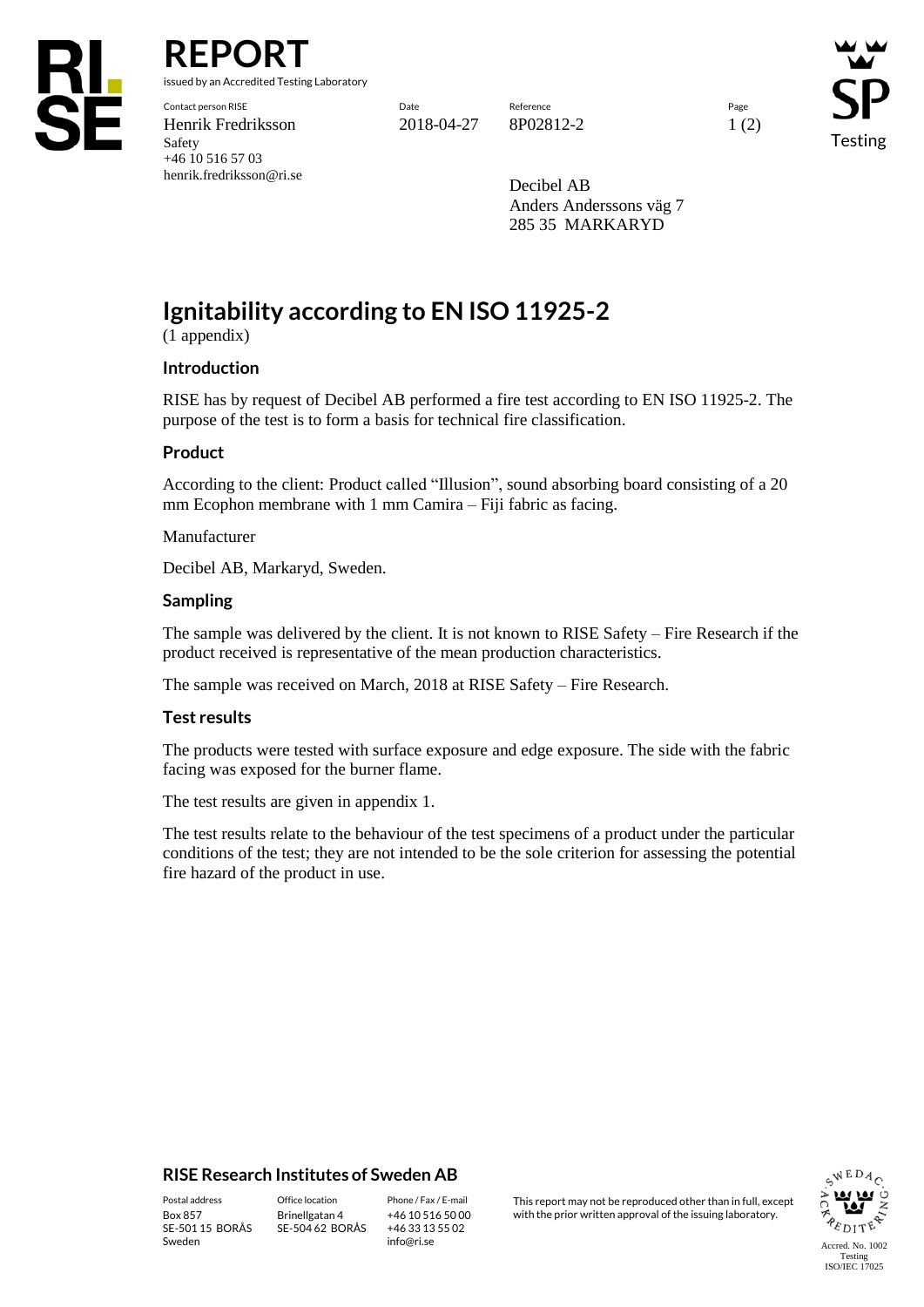

Date Reference Page Page 2018-04-27 8P02812-2 2 (2) 8P02812-2





**Note** 

The accreditation referred to is valid for EN ISO 11925-2.

# **RISE Research Institutes of Sweden AB Safety - Fire Research Materials**

Performed by Examined by

 $\mathcal{H}_{\text{OMF},k}$   $\mathcal{H}_{\text{OMF},k}$ 

Henrik Fredriksson Per Thureson

en Schmen

Signed by: Per Thureson<br>Reason: I have reviewed this document<br>Date & Time: 2018-05-02 16:59:01 +02:00

#### **Appendix**

1. Test results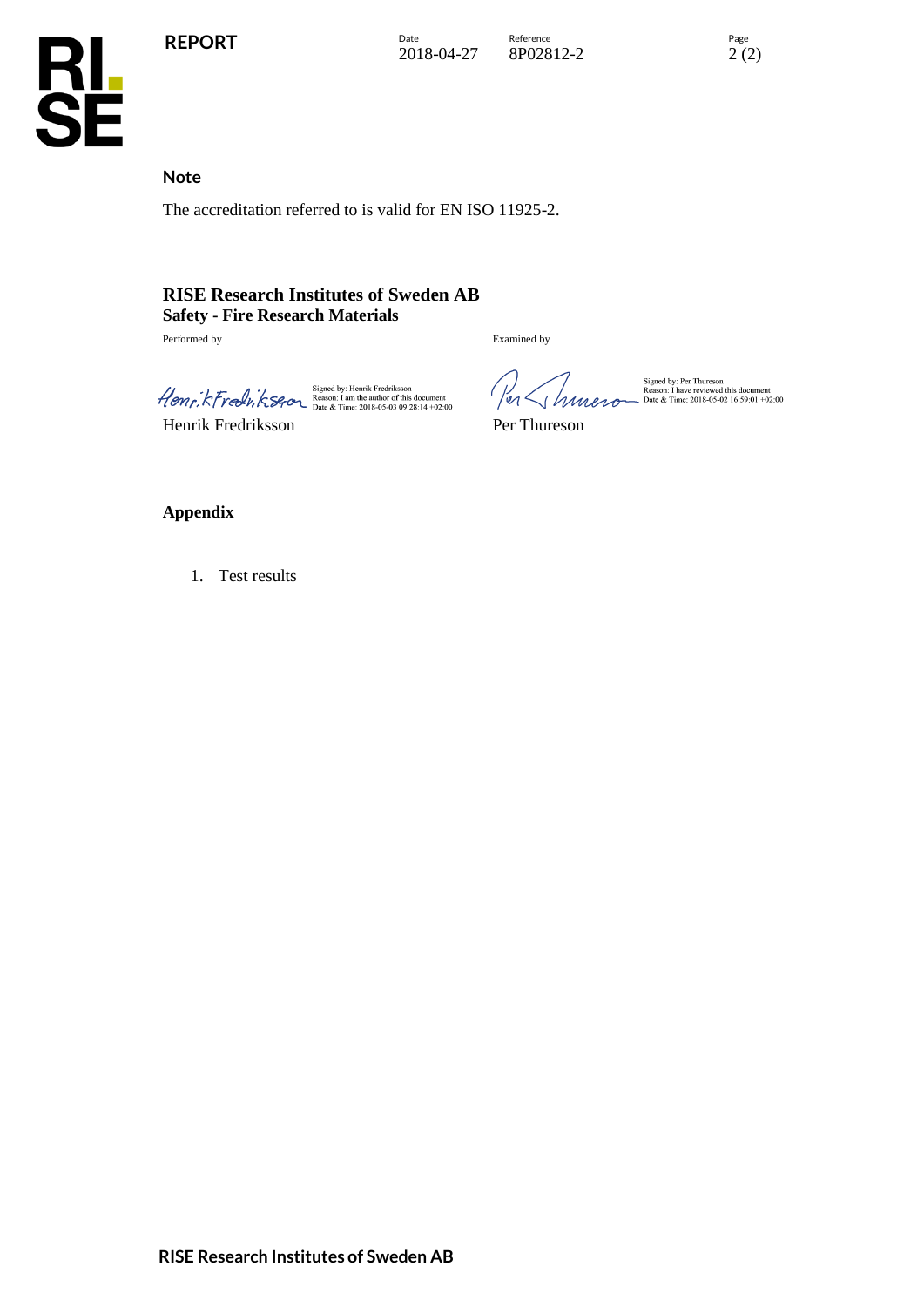Appendix 1

# **Test results – EN ISO 11925-2:2010/AC:2011**

## **Product**

According to the client: Product called "Illusion", sound absorbing board consisting of a 20 mm Ecophon membrane with 1 mm Camira – Fiji fabric as facing.

## **Application**

Edge exposure. Flame exposure time was 15 seconds.

#### **Test results**

| Test no                                             |                | 2              | 3                 | $\overline{4}$    | 5              | 6                       |
|-----------------------------------------------------|----------------|----------------|-------------------|-------------------|----------------|-------------------------|
| Direction                                           |                |                |                   |                   |                |                         |
| The sample ignited, s<br>The flames reach 150 mm, s | 3<br>$\cdot$   | 3<br>_*        | 4<br>$\mathbf{R}$ | 5<br>$\mathbf{A}$ | 5<br>$\_*$     | $\overline{4}$<br>$\_*$ |
| Burning droplets                                    | N <sub>0</sub> | N <sub>o</sub> | N <sub>o</sub>    | N <sub>o</sub>    | N <sub>o</sub> | N <sub>o</sub>          |
| Time when filter paper<br>ignited, s                |                |                |                   |                   |                |                         |

\*Flaming ceased before the flame tip reached 150 mm.

### **Application**

Surface exposure. Flame exposure time was 15 seconds.

| <b>Test results</b>                                 |                |                |                |                |                |                |
|-----------------------------------------------------|----------------|----------------|----------------|----------------|----------------|----------------|
| Test no                                             | 1              | 2              | 3              | $\overline{4}$ | 5              | 6              |
| Direction                                           |                |                |                |                |                |                |
| The sample ignited, s<br>The flames reach 150 mm, s | 9<br>_*        | 5<br>_*        | 7<br>$\cdot$   | 12<br>_*       | 6<br>$\_*$     | NI             |
| Burning droplets                                    | N <sub>0</sub> | N <sub>o</sub> | N <sub>0</sub> | N <sub>0</sub> | N <sub>0</sub> | N <sub>0</sub> |
| Time when filter paper<br>ignited, s                |                |                |                |                |                |                |

 $NI = No$  ignition.

\*Flaming ceased before the flame tip reached 150 mm.